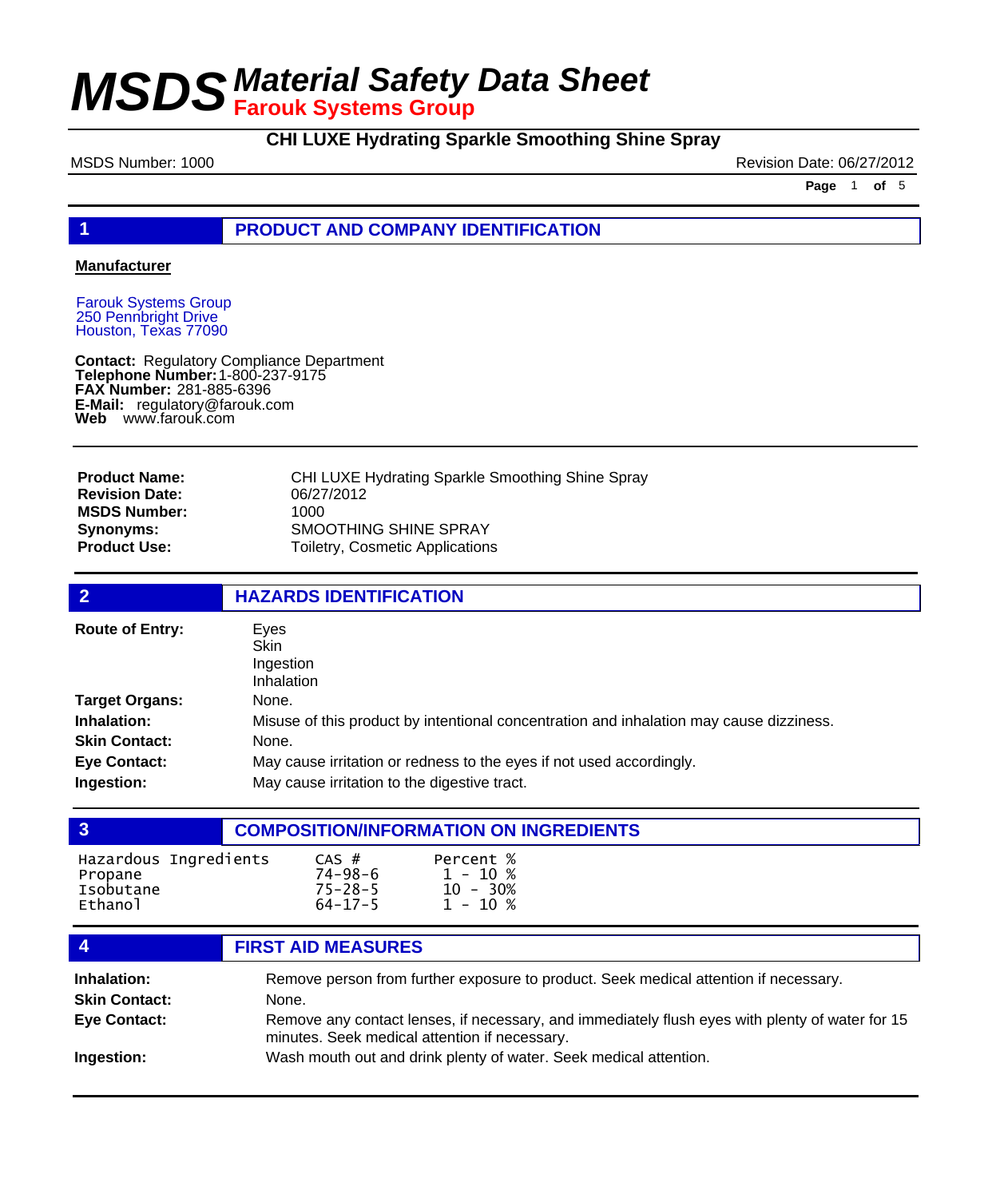## **CHI LUXE Hydrating Sparkle Smoothing Shine Spray**

MSDS Number: 1000 **Revision Date: 06/27/2012** 

**Page** 2 **of** 5

### **5 FIRE FIGHTING MEASURES**

FLASHPOINT AND METHOD:

 -30ºF TCC (Propellant Only); Concentrate 36°F (EPA Method 1010) FLAMMABLE LIQUIDS:

 Not available. AUTO IGNITION TEMP: N/A

FLAMMABLE CLASS:

 NFPA rating of 4. BURNING RATE OF SOLID:

Not available

GENERAL HAZARDS: Evacuate personnel downwind of fire to avoid inhalation of fumes and smoke.

EXTINGUISHING METHODS: Chemical type foam, CO2(Carbon Dioxide), Dry Chemical, Water Fog

HAZARDOUS COMBUSTION PRODUCTS: Fumes from flame might contain carbon monoxide.

FIRE FIGHTING PROCEDURES: This product is a flammable substance. However, hazardous decomposition and combustion products may be formed in a fire situation. Cool exposed containers with water spray to prevent overheating.

FIRE FIGHTING EQUIPMENT: Respiratory and eye protection are required for fire fighting personnel. Full protective equipment (Bunker Gear) and self contained breathing apparatus (SCBA) should be used for all indoor fires and significant outdoor fires. For small outdoor fires, which may be easily extinguished with a portable fire extinguisher, use of a SCBA may not be needed.

## **6 ACCIDENTAL RELEASE MEASURES**

SMALL SPILL: When a spill occurs, use absorbent material on the substance. Dispose of the material according to all local, state and federal regulations. Always use an absorbent material when cleaning up a spill.

ENVIRONMENTAL PRECAUTIONS: Avoid run-off or release into sewers, stormdrains and waterways.

GENERAL PRECAUTIONS: Remove containers away from oxidizing materials.

### **7 HANDLING AND STORAGE** Use appropriate personal protective equipment as specified in Section 8. Avoid heat, sparks, flame, or smoking during use. Do not crush, puncture or incinerate. Avoid extreme heat and ignition sources. Avoid spraying toward open flame. Keep out of reach of children. **Handling Precautions:** Pressurized container. Protect from sunlight and do not expose to temperatures above 120 F (50C). Store away from oxidizers. Keep containers/bottles securely sealed when not in use. Store in cool/dry conditions that do not exceed room temperature. **Storage Requirements:**

| 8                                 | <b>EXPOSURE CONTROLS/PERSONAL PROTECTION</b>                                                                                                                                                                                                                                                                                |
|-----------------------------------|-----------------------------------------------------------------------------------------------------------------------------------------------------------------------------------------------------------------------------------------------------------------------------------------------------------------------------|
| <b>Engineering Controls:</b>      | These recommendations provide general guideance for handling this product safely.<br>Because specific use conditions may vary, safety procedures should be developed for<br>each specific application of this product. When developing procedures, always<br>consider potential waste, disposal and personal safety issues. |
| <b>Protective Equipment:</b>      | EYES AND FACE: For reasonable foreseeable uses of this product, eye and face<br>protection is not required.<br>SKIN: For reasonable foreseeable uses of this product, skin protection is not required.                                                                                                                      |
| <b>Exposure Guidelines/Other:</b> | RESPIRATORY: For reasonable foreseeable uses of this product, respiratory<br>protection is not required.<br>EXPOSURE GUIDELINES: Overexposure is unlikely. Since all parameters cannot be foreseen, the use of engineering controls<br>to reduce exposure may be necessary.                                                 |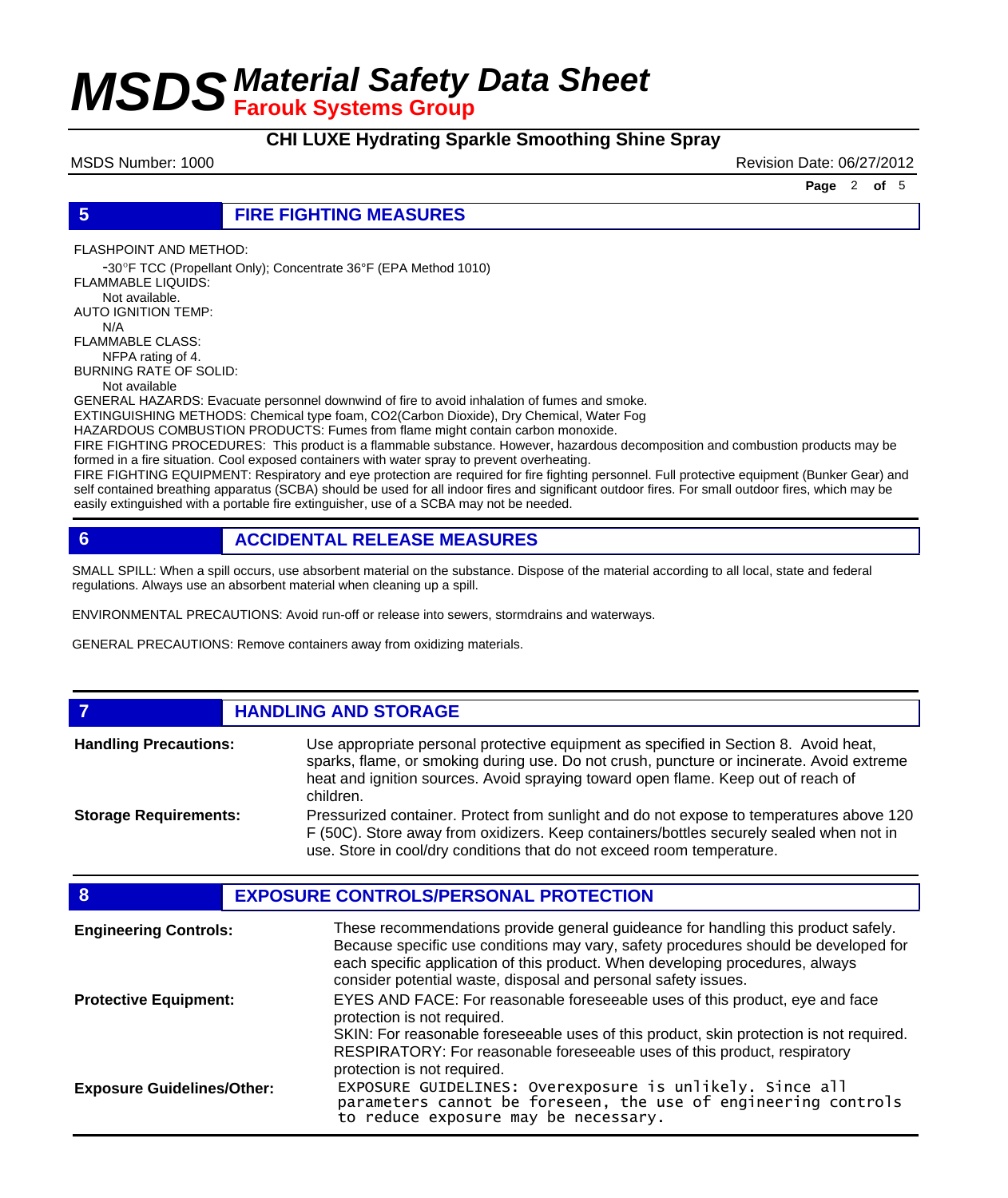**CHI LUXE Hydrating Sparkle Smoothing Shine Spray**

MSDS Number: 1000 **Revision Date: 06/27/2012** 

**Page** 3 **of** 5

### **9 PHYSICAL AND CHEMICAL PROPERTIES**

| Appearance:                      | Clear Slight Green/Yellow liquid                                                                                  |                              |                  |
|----------------------------------|-------------------------------------------------------------------------------------------------------------------|------------------------------|------------------|
| <b>Physical State:</b>           | Aerosol                                                                                                           | <b>Boiling Point:</b>        | Not available    |
| Odor:                            | Pleasant fragrance                                                                                                | <b>Freezing/Melting Pt.:</b> | Not available    |
| pH:                              | N/A                                                                                                               | Solubility:                  | Soluble in water |
| <b>Vapor Pressure:</b>           | mm Hg @ 20°C: Can pressure Spec Grav./Density:<br>$0.930 - 0.940$<br>not to exceded 180 psig @<br>$130^{\circ}$ F |                              |                  |
| <b>Vapor Density:</b>            | (Air=1): >1                                                                                                       |                              |                  |
| Evap. Rate:<br><b>Viscosity:</b> | >1<br>Aerosol @ ambient                                                                                           |                              |                  |

| 10                                       | <b>STABILITY AND REACTIVITY</b> |                                                                                                                                                                                                                           |  |
|------------------------------------------|---------------------------------|---------------------------------------------------------------------------------------------------------------------------------------------------------------------------------------------------------------------------|--|
| <b>Stability:</b>                        |                                 | <b>YES</b>                                                                                                                                                                                                                |  |
| <b>Conditions to avoid:</b>              |                                 | Do not store containers in direct sunlight or where conditions will heat them<br>above 120°F. Heat, sparks, flame and contact with strong oxidizing liquids.<br>This product is an aerosol and should not be incinerated. |  |
| Materials to avoid (incompatability):    |                                 | Keep away from oxidizing materials and flame.                                                                                                                                                                             |  |
| <b>Hazardous Decomposition products:</b> |                                 | Carbon Monoxide.                                                                                                                                                                                                          |  |
| <b>Hazardous Polymerization:</b>         |                                 | Will Not Occur.                                                                                                                                                                                                           |  |

**11 TOXICOLOGICAL INFORMATION**

ACUTE:

DERMAL LD50: Not available. ORAL LD50: Not available. INHALATION LC50: Not available. EYE EFFECTS: This product may cause irritation to eyes if not used under normal conditions. TARGET ORGANS: NONE. SENSITIZATIONS: Not available. CARCINOGENICITY: IARC: Listed by IARC - No. NTP: Listed by NTP - No. OSHA: Listed by OSHA - No.

MUTAGENICITY: Not available. REPRODUCTIVE EFFECTS: None. TERATOGENIC EFFECTS: Not available.

## **12 ECOLOGICAL INFORMATION**

ENVIRONMENTAL DATA: Not available. ECOTOXICOLOGICAL INFO: Not available. DISTRIBUTION: Not available. CHEMICAL FATE INFO: Not available.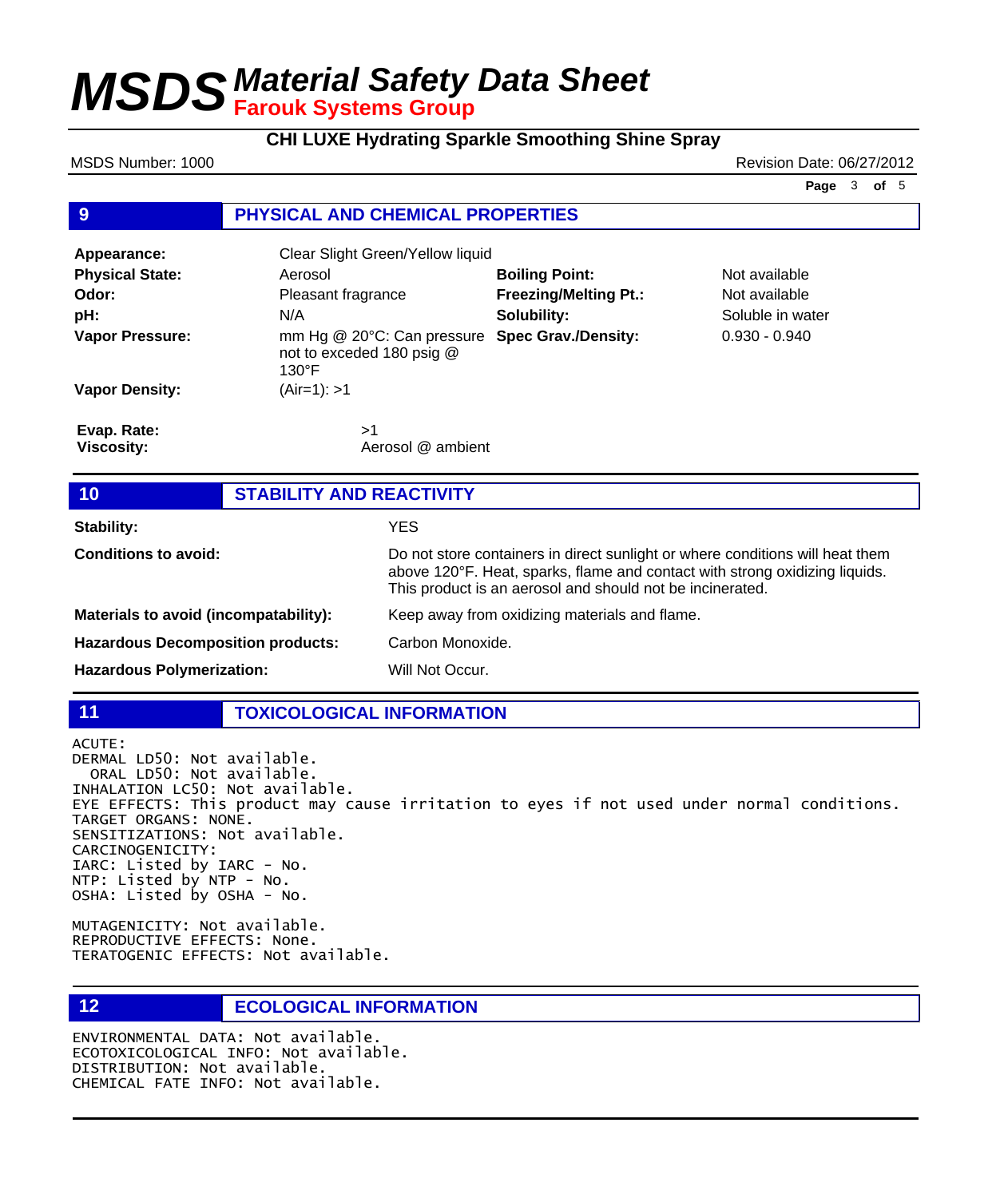**CHI LUXE Hydrating Sparkle Smoothing Shine Spray**

MSDS Number: 1000 **Revision Date: 06/27/2012** Revision Date: 06/27/2012

**Page** 4 **of** 5

**13 DISPOSAL CONSIDERATIONS**

US EPA Waste Number and Descriptions:

DISPOSAL METHOD: Controlled release of diluted product into a biological wastewater treatment plant. COMPONENT WASTE NUMBER: No EPA Waste Numbers are applicable for this product's components. DISPOSAL INSTRUCTIONS: Dispose of waste material according to local, state and federal rules and regulations.

**14 TRANSPORT INFORMATION**

This product is regulated as a hazardous material by the United States (DOT) or Canadian (TDG) transportation regulations.

Outside the United States

DOT CLASSIFICATION: Shipping Name: Consumer Commodity Class: ORM-D

IMDG CLASSIFICATION: Shipping Name: AEROSOLS, UN1950. Limited Quantity Class: 2.1

IATA CLASSIFICATION: Shipping Name: Consumer Commodity, ID 8000 Class: 9, Miscellaneous Pkg Inst - 910

1-800-424-9300 1-703-527-3887 CHEMTREC

**15 REGULATORY INFORMATION**

UNITED STATES: SARA TITLE III (Superfund Amendments and Reauthorization Act) 311/312: Acute, Fire, Sudden Release (Ethane,1,1-Difluoro-); Acute Fire Hazard Ethane,1,1- Difluoro-,Ethanol) 313 REPORTABLE INGREDIENTS: None Noted. TITLE III NOTES: None. CERCLA(Comprehensive Response, Compensation, and Liability Act) CERCLA RQ: None. TSCA(Toxic Substance Release Act) TSCA REGULATORY: All ingredients are listed in the TSCA Inventory. California Proposition 65: Not regulated. CANADA: WHMIS(WORKER HAZARDOUS MATERIAL INFORMATION SYSTEM) This product is WHMIS controlled. CANADIAN INGREDIENT DISCLOSURE LIST: Ethanol. CANADIAN ENVIRONMENTAL PROTECTION ACT: All intentional ingredients are listed on the DSL(Domestic Substance List).

EUROPEAN COMMUNITY: EU REGULATORY: All intentional ingredients are listed on the European's EINECS Inventory. STATE REGULATIONS: Not available. LOCAL REGULATIONS: Not available.